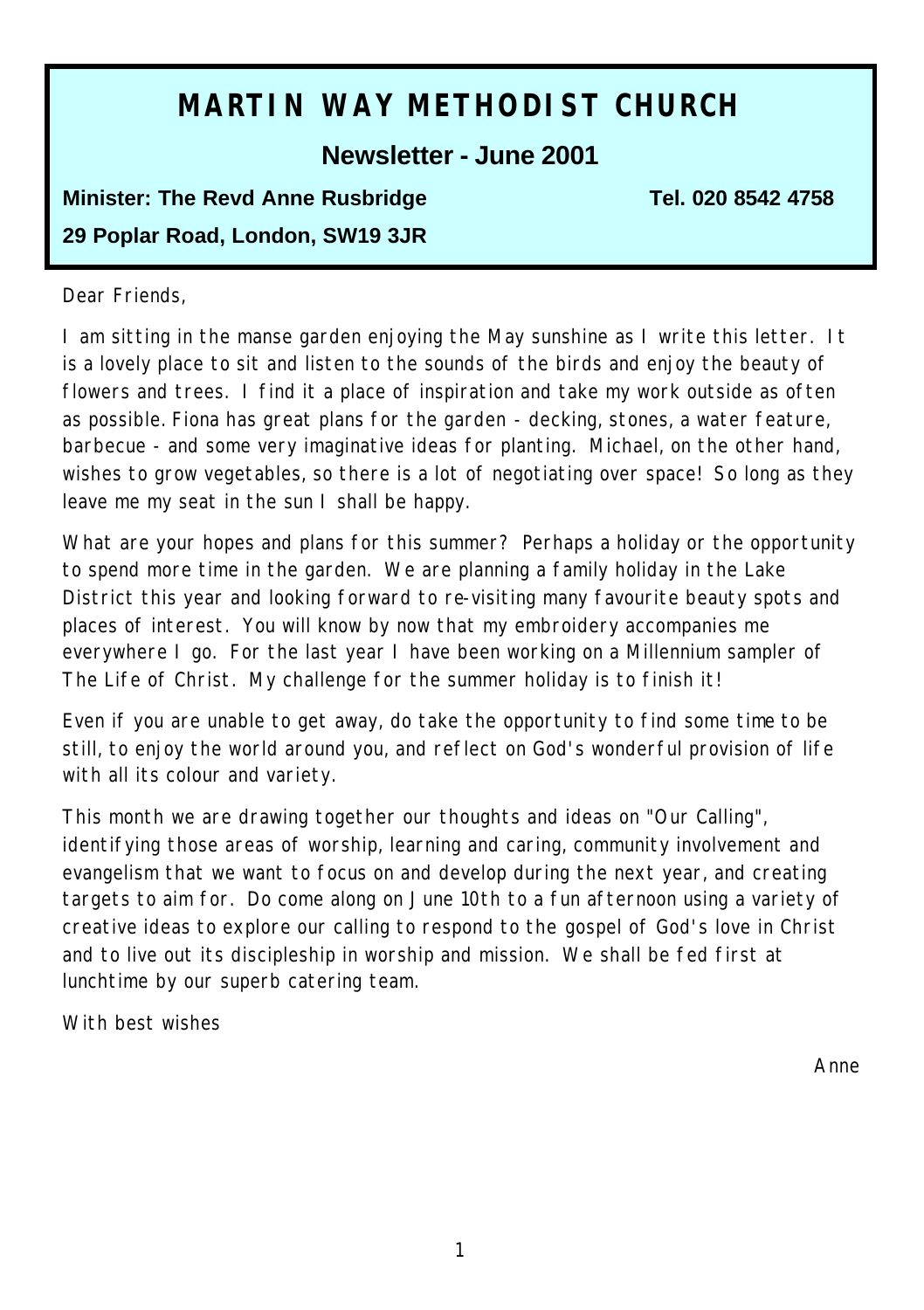### **CONTAINERS OF HOPE**

Friends of Rose Smith will remember her knitting little vests which were to be sent to Africa for premature babies. The charity which organises this began after the Rwandan Civil War of 1994 when a group of people in Essex decided to fill a container lorry with the blankets, medicine and all sorts of aid desperately needed by the refugees and drive it out to them. On their arrival the aid was distributed and the container itself was left for use as a house or office. The success of this and other projects enabled Rwanda Aid as it was then called to increase its scope and it changed its name to Containers of Hope. It has always worked closely with Mid-Africa Ministry, the Mothers' Union and with the churches in the Great Lakes region of Africa.

 It is a Christian-based aid agency and where possible works through the Christian church in the country it is serving. Its aim is "to send aid to peoples in need in the name of our Lord and to Glorify Him". This year it has sent a container to Tanzania for a project run by the Salvation Army and another to Burundi to the African Revival Ministries. Others are planned for Burundi, Rwanda and Mozambique.

It costs around £5,000 to purchase a container, fill it and send it out to the centre of Africa and so far over 9 containers have been sent. Although it is mainly working in Africa it has more recently extended its work to India where it is aiming to supply medicines and drugs to the church in Ahmedabad diocese following the terrible earthquake. It helps with other medical aid too, for example by donating a mobile clinic for work in Burundi and neighbouring DR Congo. At the moment it is preparing containers for the refugee camps in Kigoma Tanzania (to go in July) and for the Church in Kigali Rwanda (to go in September). These will include, as always, boxes of babies' vests, booties and bonnets knitted by people in Britain amongst whom Rose was one.

#### **MERTON PRIORY ECUMENICAL SERVICE**

The Savacentre car park is an incongruous introduction to the site of Merton Priory chapter house, where we met to commemorate the opening of the Priory on 3 May 1117. The service was simple and moving - we sang unaccompanied -and it was easy to imagine oneself back in time and continuing the monastic tradition. There were about 30 of us, some from as far afield as Chester, but mainly local, including including friends from St. Mary Merton and St. John Fisher as well as others from St.Mary Balham and members of the Salvation Army. Afterwards we learned more of the priory's history from the special displays arranged for us. It was a memorable afternoon.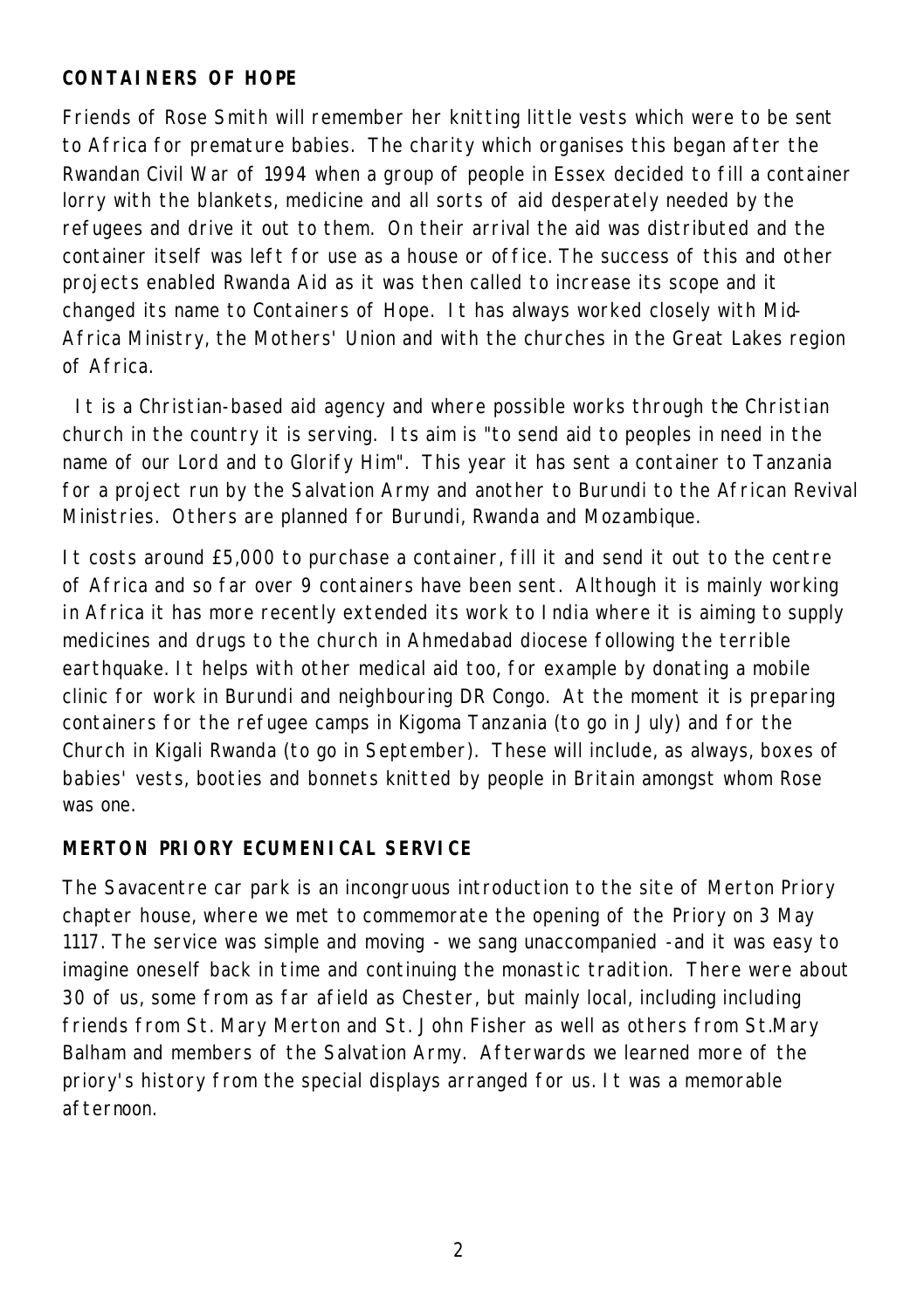## **ANNUAL CHURCH MEETING**

The annual church meeting is usually very formal. This year was different. Instead of rows of chairs facing a table with chairman and secretary, we were greeted by a large circle with coffee and biscuits on tables and Anne, the chairman, sitting as part of the circle. The meeting itself was in two parts, informal and formal.

We began by considering all our church activities. We divided them into the things that are going well (which we listed on green paper) the things which are all right but might be developed (on orange paper) and those (on red) which are not as successful as we would like or are, perhaps, preventing us from serving the community as well as God might want us to do, We had compiled these lists while in very small groups, but then after open discussion, they were all combined as a kind of summary report which would be considered and acted on by the church council.

The meeting then became more formal. John Butland presented the financial report (copies of which are available in the church vestibules) and the stewards and other officers were appointed.

The new style of meeting was unexpected for some of us, but led to a livelier discussion and more people took part. Perhaps sitting in a circle is less inhibiting. If next year's meeting is to be like this more of us should want to come. It is, after all, one of the best opportunities in the church's year for all of us to contribute opinions and ideas about what Martin Way should do and be in the local community.

#### **SUMMER'S COMING!**

It's the time of year again when we take trips down to the nurseries, to pick up the bedding plants to make our gardens look nice for the summer. Please spare a thought for our church gardens. They also would like a little new life for the summer. A tray, or one or two plants donated will help to keep the beds looking as if someone owns them. If you don't know what to get, ask me, or help out with a small donation and I will buy the plants needed. Thank you. *Ted Ashwood*

#### **SUMMER FAIR 16TH JUNE**

Combine having fun, supporting a good cause and admiring the church garden! See details inside back cover.

#### **EDITOR CALLING!**

To anyone going on holiday, particularly over the summer - would you like to help the Editor by bringing back a Newsletter/Magazine from your holiday church? A series of "holiday postcards" will brighten the contents of the Newsletter in the winter months but it can't be done without your help. If you felt inspired to describe your visit and the beauties of the surrounding countryside etc. that would be even better, but I'm not expecting all of us to be budding writers!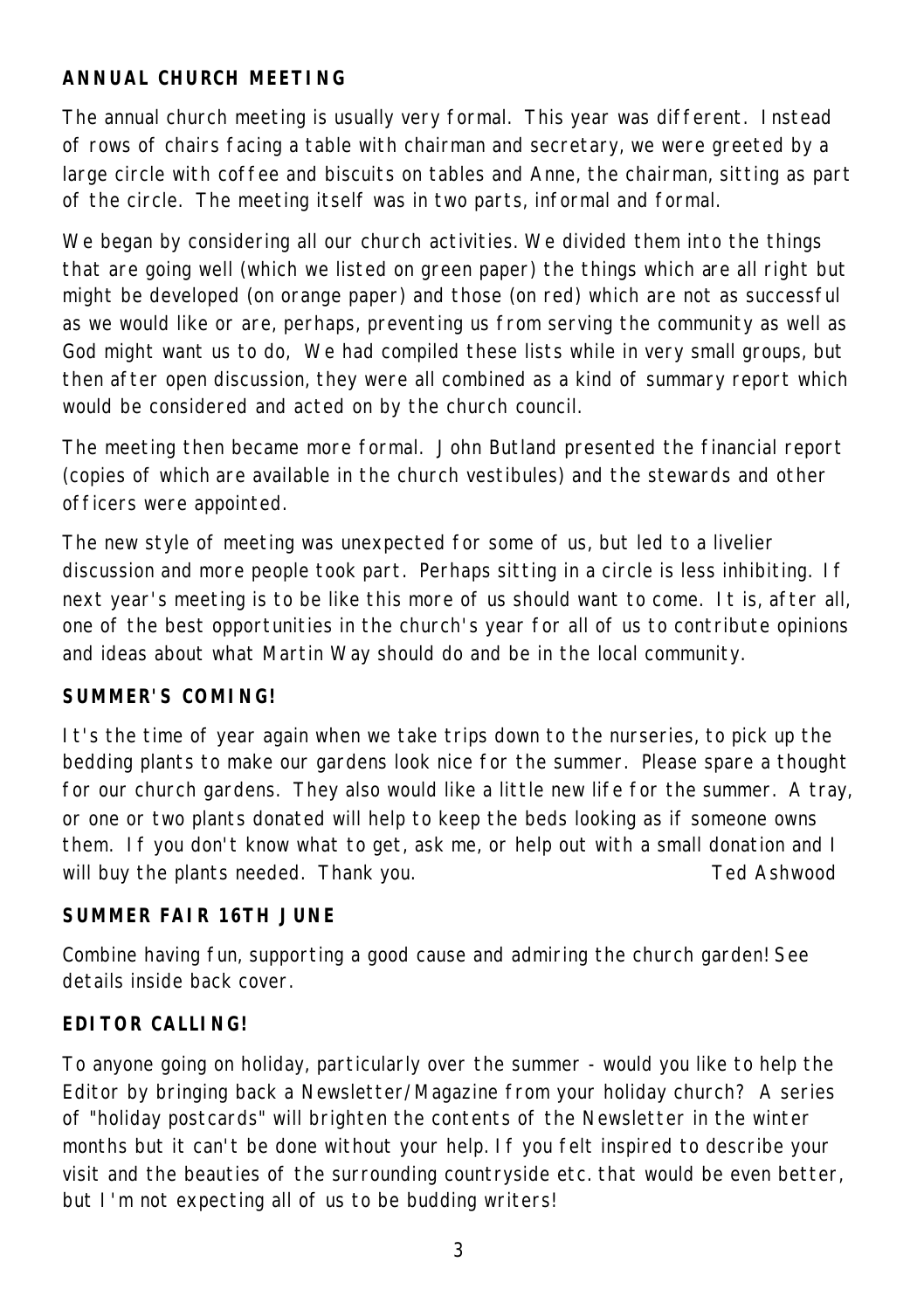#### **STOP PRESS !!!**

#### **BIBLE STUDY AND PRAYER**

Some exciting developments have taken place in the Bible Study and Prayer group. At the May meeting a suggestion was made that there is a need for more opportunities for prayer within our church. At the time of writing specific details have not been finalised, but it is hoped that there will be people meeting for prayer in the church every Tuesday evening. Some people may like to come and sit quietly to pray, others may wish to share in prayer, If you would like someone to pray with you, come along to the church any Tuesday at 8 pm.

We also hope to offer a choice of Bible Studies in the autumn, either short series or the possibility of both day and evening groups. Some Tuesday evenings will include Bible Study and details will be announced shortly.

Our Sunday evening prayer series has two remaining sessions. On 3rd June we look at meditative prayer and on 1st July, contemplative prayer. This introductory series has been very successful and if people are interested, this can be followed by a more indepth look at prayer during the autumn and winter.

Please pray for these events and come along and participate whenever you are able.

*Anne*

#### **WIMBLEDON CIRCUIT YOUTH CHOIR - A TRIBUTE**

The recent production of 'Exodus' marked the final performance by the Wimbledon Circuit Youth Choir and the birth of the creative arts group Sigma. At this milestone in the group's existence I would like to pay a personal tribute to all that the choir has achieved and to wish Sigma every success for the future.

The Wimbledon Circuit Youth Choir was never in my experience just a choir and I doubt that Sigma will be just a creative arts group. For me the choir was the catalyst to becoming a committed Christian and being received into membership of the Methodist Church. The music, drama and Christian witness had a lot to do with it, but in particular it was the quiet moments of prayer both after rehearsals and before performances that really had an impact on me. Rehearsals often became riotous, confused and chaotic (not to mention hilarious), but after the clamour came the calm and I have been privileged to witness those young (and some now not so young) people sharing a moment of quiet prayer. The contrast between the noisy good-humoured rehearsal and that time of peace and prayer highlighted the context in which the choir was working and revealed the faith of those concerned. We can learn much from those who are younger than ourselves and, as an initially uncommitted individual, it was this Christian witness that caused me to question my own beliefs and take that leap of faith - a leap I have never regretted.

*Roy Ellis*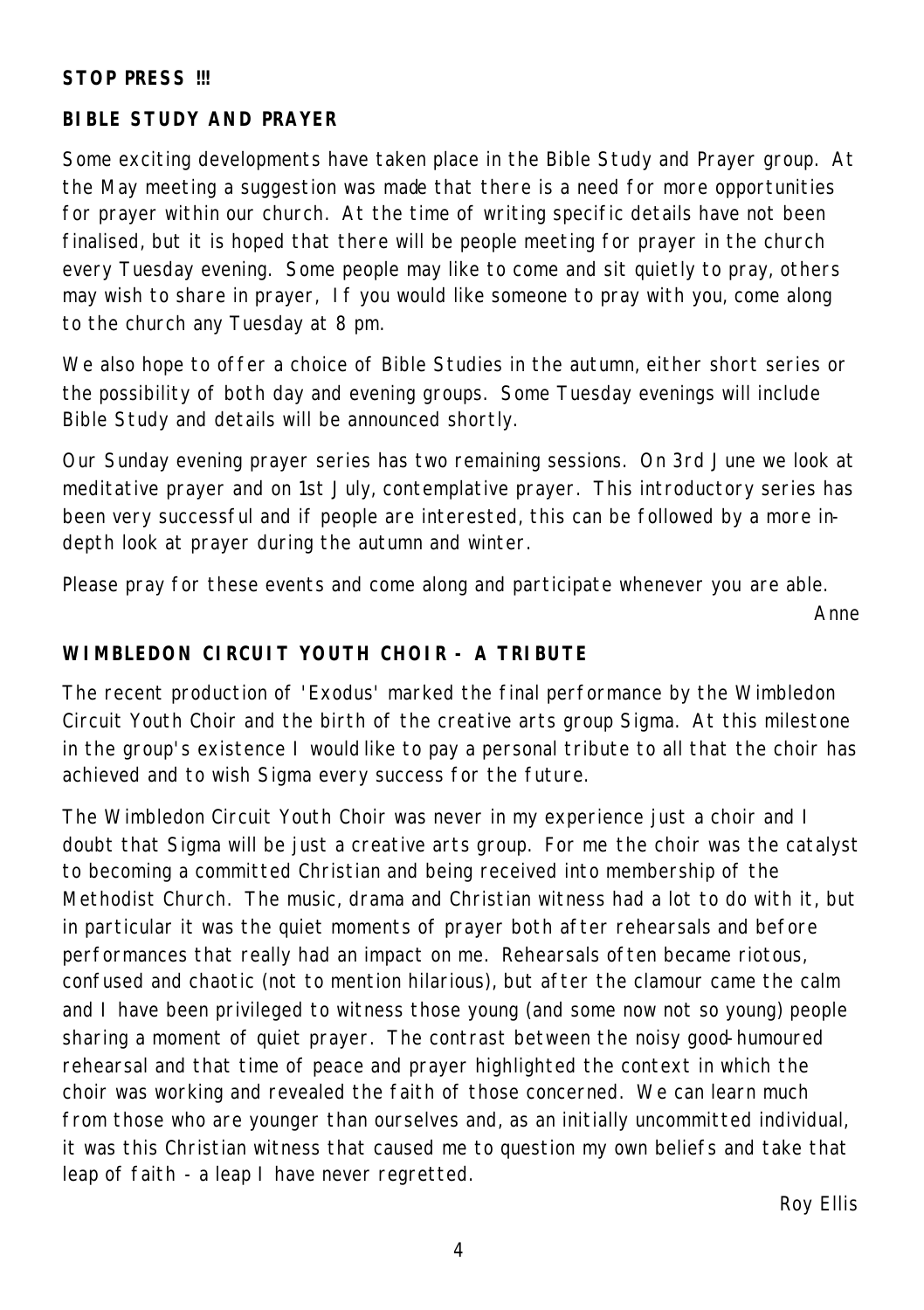## **'EXODUS' - AN APPRECIATION**

Congratulations to everyone involved in the Circuit Youth Choir/Sigma production of 'Exodus'. All the hard work was very worthwhile and well received. I, and everyone I have spoken to, thoroughly enjoyed the performance. It made one believe that God had wanted the people to move on and experience many things during their journey. This, I feel, is just like today. God wants us to move forward but we have many things to experience on our way. In 'Exodus', Miriam and Reuben, the 'happily married couple' had a few disagreements but came through these with God's help. The Jews had many a mishap but came through with God's help. I believe 'Exodus' showed us that we may all have the odd mishap or misunderstanding in our lives and in the life of the church but He is there, speaking to us and helping us to realise that we are moving forward for Him and with Him. Thank you Sigma for showing us the continuing relevance of the Bible today in such an enjoyable way.

*Geraldine Ellis*

## **YOUNG FAMILIES' GROUP: MEETING 2 JUNE**

This note is to invite you to a meeting to consider setting up a group for young families at Martin Way.

We mentioned to Tony Loft that we would appreciate meeting with other couples with young children in a house-group-type setting and Tony has suggested that we try to set up such a group. The group would probably be similar to the "Friday Group", with regular evening meetings for the adults (as many as could arrange to get away from the children for the evening) and occasional social events for whole families.

We have provisionally booked the church hall for Saturday 2nd June and invite anyone who would be interested in being part of such a group to come for an informal lunch (everyone to bring a dish to share) and to discuss how the group should be organised. Hopefully being in the church hall should allow the children to play and give parents a chance to talk. Things to consider would be, for example:

- How frequently should the group meet (once a week/fortnight/month)?
- What should happen at the meetings (prayer, Bible study, discussion of parenting and childcare issues, discussion of issues of general interest (e.g. crime, homelessness, environmental concerns), consideration of church initiatives, a combination of some or all of these, something else)?
- Would some men only/women only meetings be wanted?
- Who should be involved (i.e. have we missed anyone out)?
- How frequently would social events be wanted? What events?
- Anything else?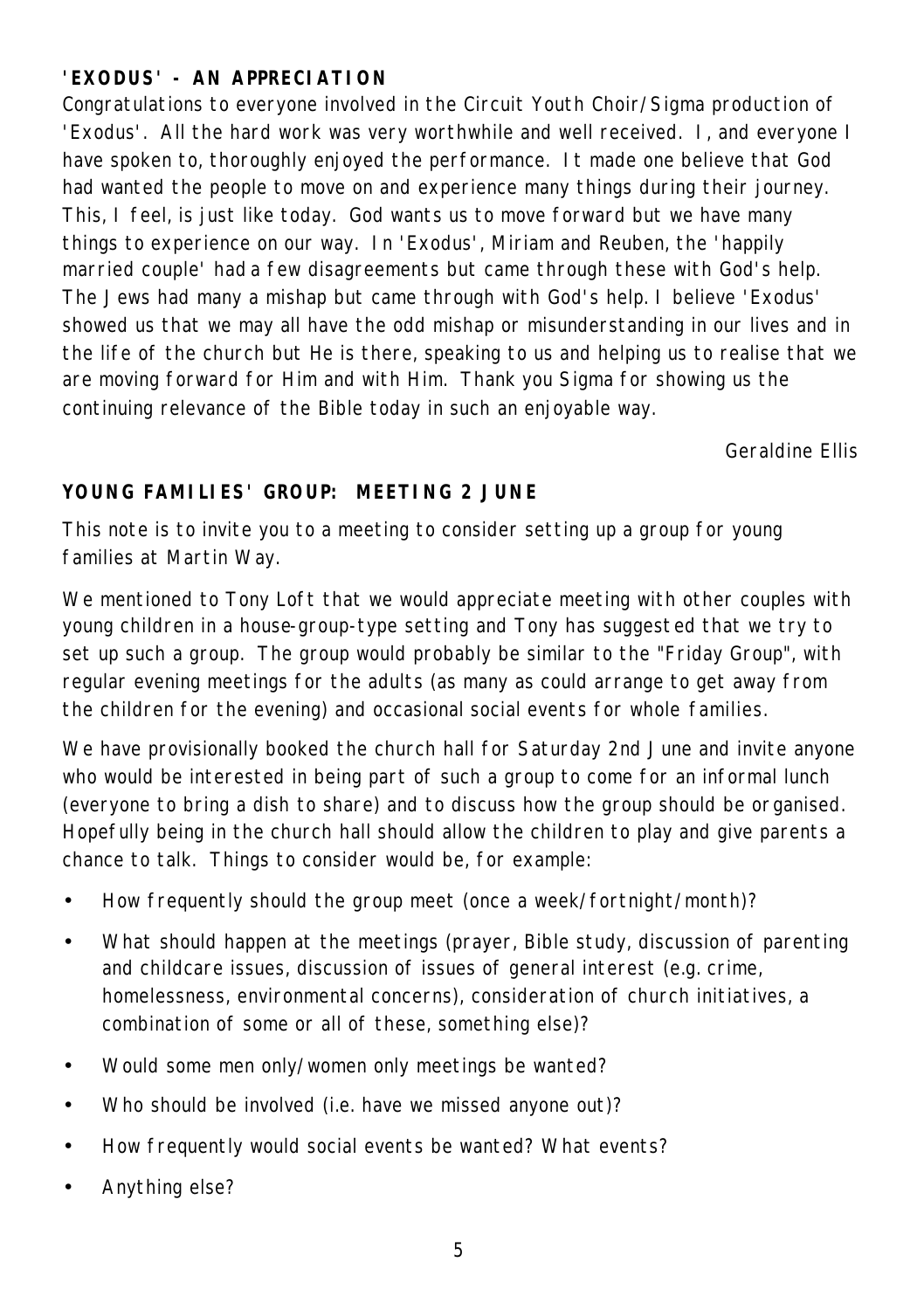Please could you let us know as soon as possible whether you would be interested in being part of such a group and, in particular, whether you will be coming to the meeting on 2nd June.

> *Tim and Caroline Johnson (Tel: 020 8540 3755)*

#### **LETTER TO THE EDITOR**

Thank you very much for the warm welcome I received when I returned to church after my accident. I did appreciate it. I have realised that I cannot manage on my own, so I am selling my house and moving to Abingdon to be near my daughter and her family. Also I shall be near to my son and his family. I do not want to leave Mor den, as I have been there since I was married in 1937, but there comes a time when one has to call it a day. When I am settled in a retirement flat in Abingdon I would like you all to come and see me if you possibly can. God bless you all, and thank you for the fellowship I have always received.

> *Your sincere friend Nora Wyeth*

#### **THANKS**

Friends of Edie Winrow have rejoiced with her over the success of her recent cataract operation. She sends her thanks to everyone for their care and concern and for the lovely cards she received. It was not until the day after her operation when she saw the colours in her garden flowers that she realised she had been living in a twilight world for a long time.

#### **DATES FOR YOUR DIARY**

**21 July**: another chance to hear The Harlequins at St. Boniface church Tooting at 7.30 pm. Programmes at the door. They will be raising money for hospices.

#### **DON'T FORGET!**

**3 June**: United Service at Martin Way at 4 pm: come and celebrate the Church's 'birthday' and meet our friends from neighbouring churches

**9 June**: The Big Brunch: served by top-class chefs from our Senior Youth Club

**16 June**: Summer Fair: 11am -2pm: please do as much as you can to support this event in aid of the Tadworth Children's Trust which is so dear to Bill Cox's heart: St. Martin's Church and the Hard of Hearing Centre are also involved and Bill's latest target is ,2500!